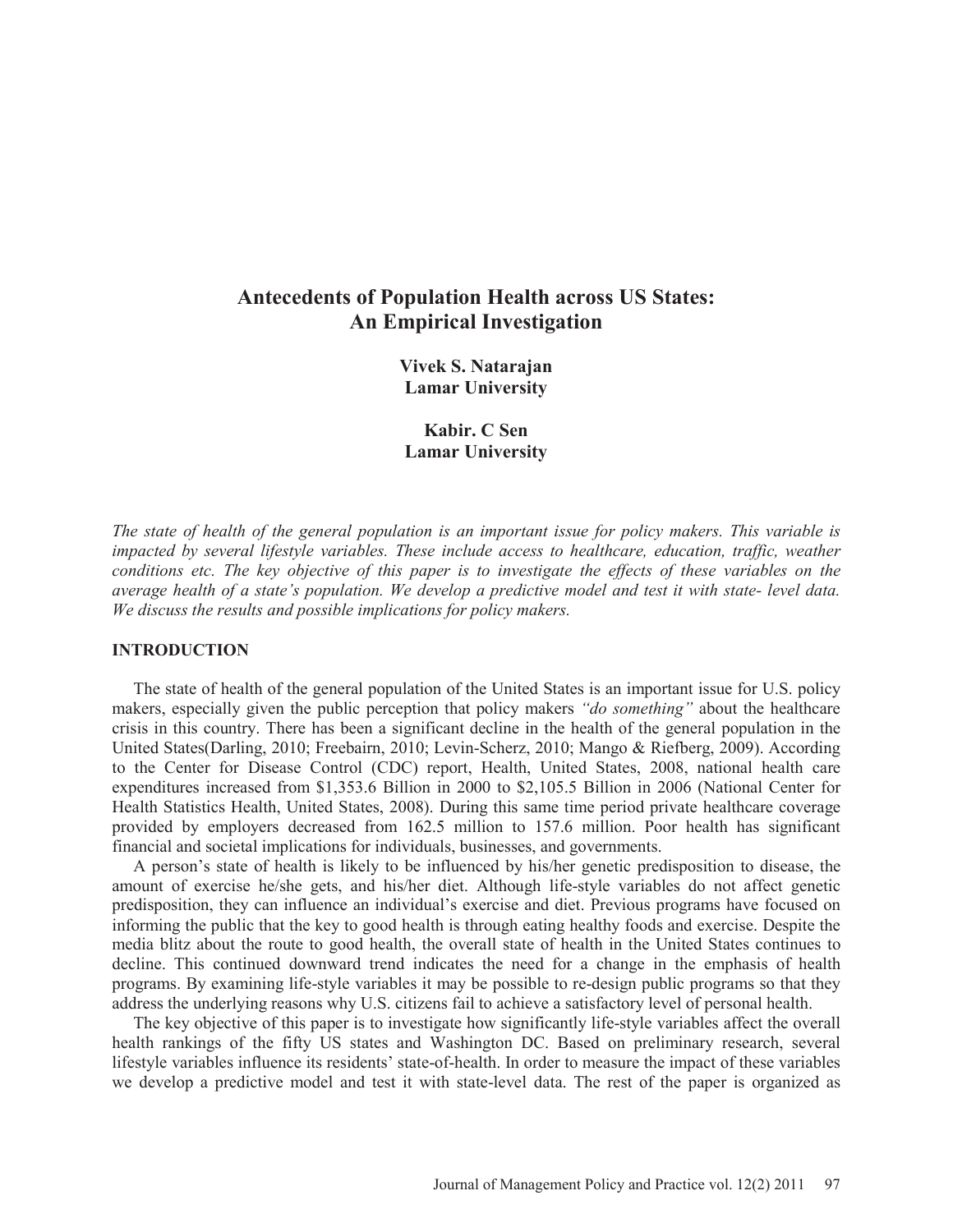follows. The next section provides a summary of the research methodology and describes the data sources. The concluding section provides a summary of the results and the ensuing implications.

# **Research Methodology**

 This paper looks at five (5) life-style variables that have a statistically significant impact on the quality of health of a state's population.

# *Dependent Variable*

 The selected dependent variable is the average state of health in a US state. It is measured by using the percentage of population with good health or better.

# *Independent Variables*

- a. Household Size. Household size is likely to play an important role in the overall health of household members because of its relationship with the amount of time available to spend on an individual family member's health. Family size also has an impact on education which in turn affects health awareness and habits(De Haan, 2005). As smaller households have less family members to look after, the health issues of individual family members should gain more timely attention than in larger households. Hence, we hypothesize a negative relationship between household size and the quality of health of a state's population.
- b. Annual Mean Temperature of a State. The average temperature of the state has an impact on the overall exercise rate and eating habits(Ebi, Mills, Smith, & Grambsch, 2006; Haomiao & Lubetkin, 2009; Zick et al., 2009). Temperatures at both extremes are likely to reduce opportunities for outdoor exercise. However, the impact of temperature might also be manifest through its influence on the geography and the cultures of its people. For example, within the USA, Southern states have a prevalence of fried and rich (leading to higher cholesterol) foods. This might affect the health of the general population living in these states. Hence, the impact of annual mean temperature can be in either direction.
- c. Average Divorce Rate*.* Census data shows that the divorce rate in the United States has tripled in the last decade, as has the decrease in over-all health of U.S. citizens. This increase in the divorce rate has resulted in the loss of the primary care-taker within the family unit. As single-parents focus on providing financial support for their family unit, they have less time to exercise. Divorce rates also affect stress levels(Cohen, Klein, & O'Leary, 2007; Gardner & Oswald, 2004; Kiecolt-Glaser & Newton, 2001; Sbarra & Nietert, 2009; Zheng & Zhen, 2008). Single heads of households might also find neither the time nor inclination to cook healthy dishes, but depend on relatively unhealthy, fast food instead. Hence, we hypothesize a negative relationship between divorce rate and quality of health of a state's population.
- d. Median Income. Past research indicates that overall health reduces with a decrease in as median income(Auguste, Laboissi re, & Mendonca, 2009; Elbel, Kersh, Brescoll, & Dixon, 2009; Lenk, Schulz, & Odoms-Young, 2009; Woodcock & Aldred, 2008). This is most likely due to the fact that unhealthy food alternatives tend to be cheaper than their healthy counterparts. Also, households on lower incomes might have to work longer hours in an attempt to maintain their standard of living. The resulting time poverty might result in reduced opportunities to cook healthy dishes. On the other hand, higher incomes households can afford to pay higher prices to have healthier food on their tables. Hence, we hypothesize a positive relationship between median income and quality of health of a state's population.
- e. Average Travel Time to Work. Travel time to work has a distinct impact on the health of an individual. Longer commute times lead to greater stress, poor eating habits, and relatively lesser time for exercise(Kluger, 1998; Shephard, 2008; Zick et al., 2009). This has a detrimental effect on health. On the other hand, shorter commute times will allow for more time to exercise and eat healthy. Hence, we hypothesize a negative relationship between average travel time to work and quality of health of a state's population.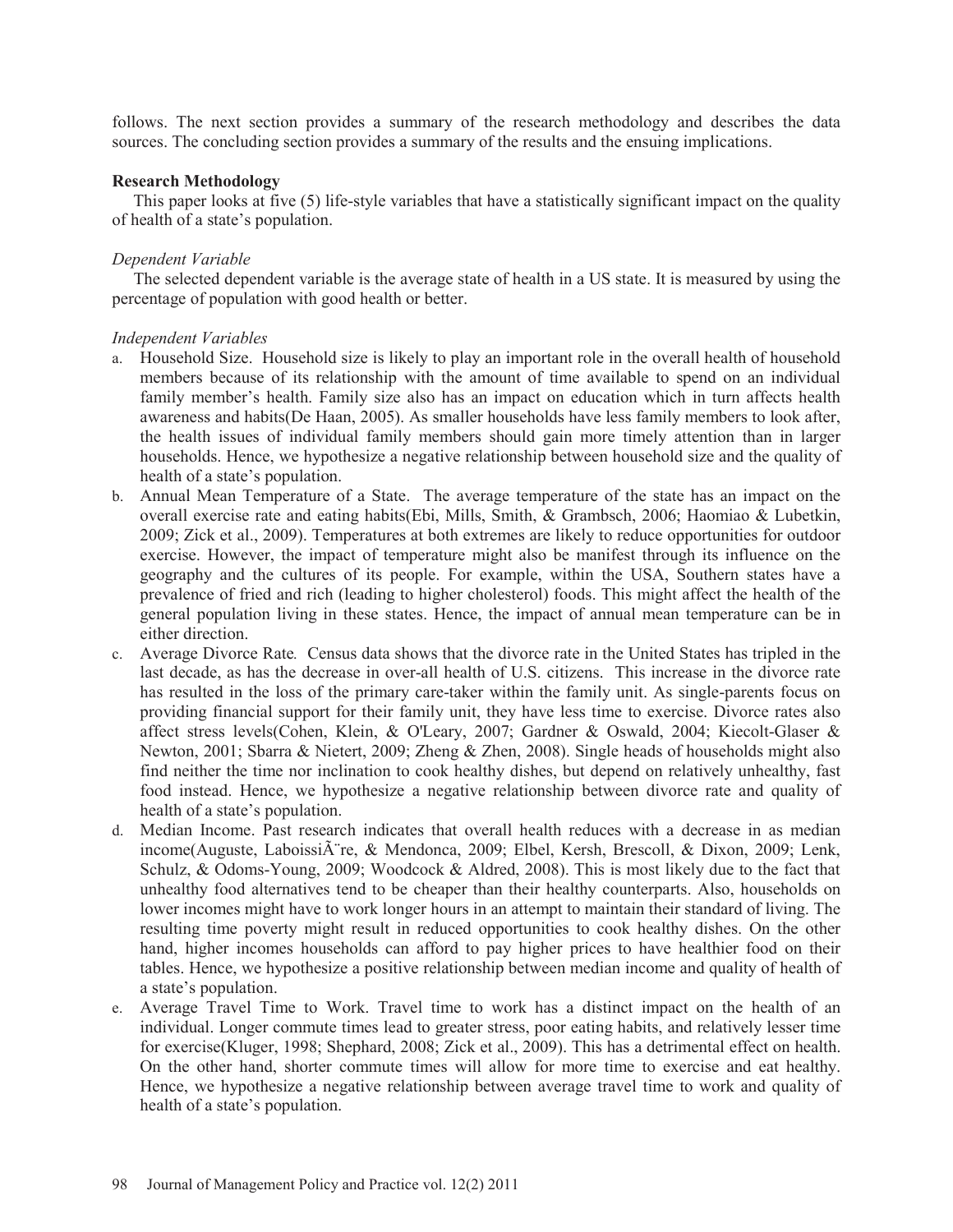# **Data Sources**

 Secondary data sources are used to collect the data. The following are the sources of the data for the various variables. Table 1 provides a summary of the data sources.

| Variables                                 | Data Source                                |  |  |
|-------------------------------------------|--------------------------------------------|--|--|
| 1. % of people with good health or better | Information Obtained from www.cdc.gov      |  |  |
| Median Income<br>2                        | Information Obtained from www.census.gov   |  |  |
| Average Travel Time To Work<br>3.         | Information Obtained from www.census.gov   |  |  |
| Average Household Size<br>4.              | Information Obtained from www.census.gov   |  |  |
| 5. Average Annual Temperature by State    | Information Obtained from www.cdc.noaa.gov |  |  |
|                                           | <b>Information Obtained from</b>           |  |  |
| Average Divorce Rate<br>6.                | www.statemaster.com                        |  |  |

# **TABLE 1 SUMMARY OF VARIABLES**

#### **Results**

 A regression analysis was used to find which independent variables, if any, had a significant impact on a state's average level of health. The variables were all continuous. Hence, a least squares approach was employed. The SPSS statistical package is employed for the analysis. Descriptive statistics for the relevant variables are shown in Table 2.

|                                               | N  | Minimum  | Maximum  | Mean        | Std.<br>Deviation |
|-----------------------------------------------|----|----------|----------|-------------|-------------------|
| Average Travel Time to Work                   |    | 16.1     | 31.5     | 23.478      | 3.6041            |
| Average Divorce Rate                          | 48 |          |          | .038        | .0148             |
| Average Household Size                        | 51 | 2.20     | 3.11     | 2.5524      | .15942            |
| Annual Mean Temperature<br>Fareheit           | 48 | 40.43    | 70.73    | 52.0948     | 7.63361           |
| % of Population with Good<br>Health of Better | 51 | 76.900%  | 89.100%  | 84.45490%   | 3.095307%         |
| <b>TOTAL MEDIAN INCOME</b><br><b>SUS</b>      | 51 | \$36,533 | \$63,989 | \$48,961.98 | \$7,211.546       |
| Valid N (listwise)                            | 45 |          |          |             |                   |

# **TABLE 2 DESCRIPTIVE STATISTICS**

 The regression results are summarized in Table 3. As seen from Table 3, the analysis of variance demonstrates the overall model significance. Table 3 also shows the beta coefficients along with the levels of significance reached by them.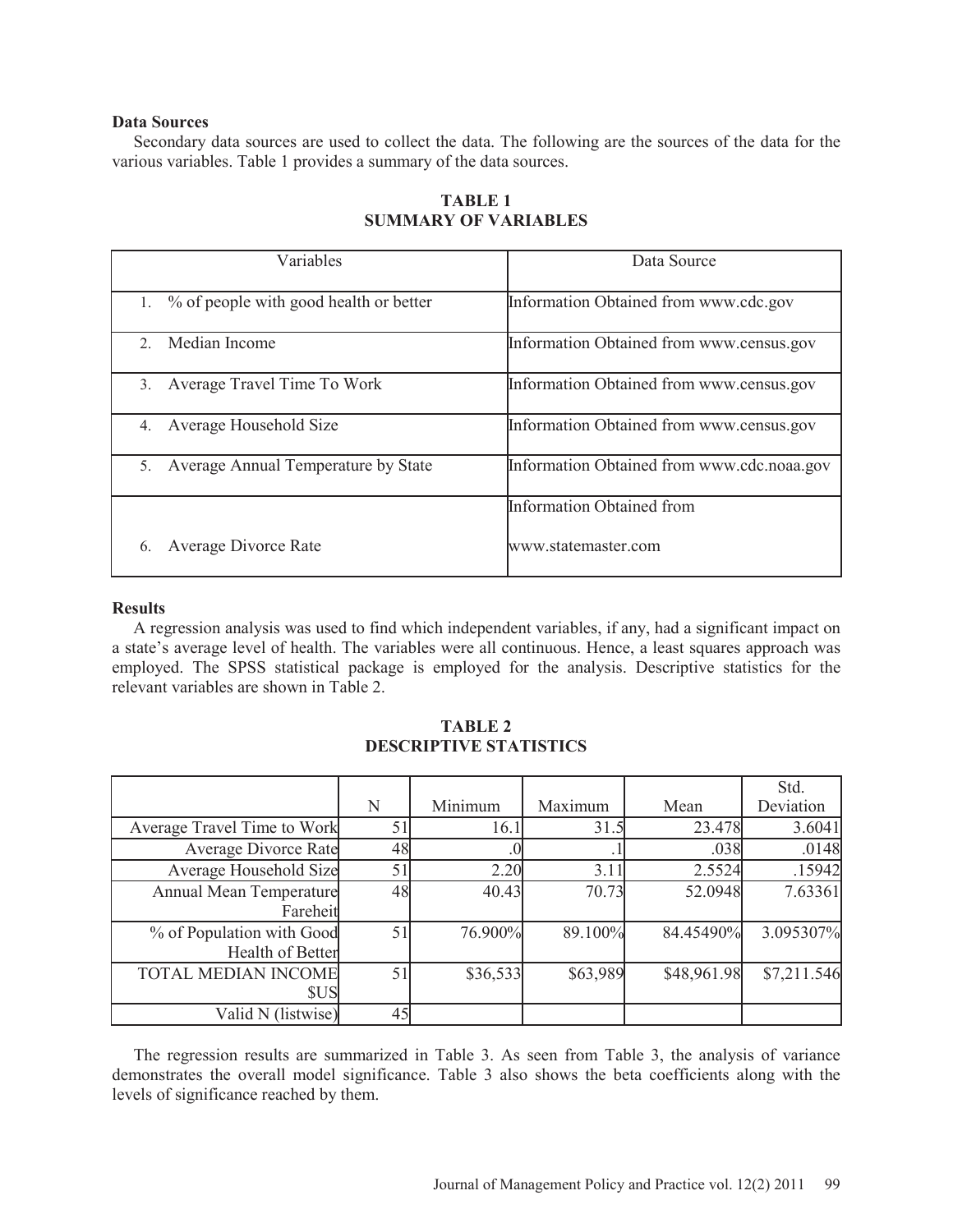# **TABLE 3 REGRESSION RESULTS**

|                            | <b>Dependent Variable: Percentage of</b><br>population with good health or better |                     |             |                  |
|----------------------------|-----------------------------------------------------------------------------------|---------------------|-------------|------------------|
| Independent                |                                                                                   | <b>Standardized</b> |             |                  |
| Variable                   | <b>Parameter Estimates</b>                                                        | <b>Estimates</b>    | t-statistic | Significance     |
| Constant                   | 91.083                                                                            |                     |             |                  |
| Average Household          |                                                                                   |                     |             |                  |
| Size                       | $-1.413$                                                                          | $-0.07$             | $-0.71$     | 0.482            |
| Annual Mean                |                                                                                   |                     |             |                  |
| Temperature*               | $-0.102$                                                                          | $-0.246$            | $-2.397$    | 0.021            |
| Average Divorce            |                                                                                   |                     |             |                  |
| Rate*                      | $-44.831$                                                                         | $-0.195$            | $-2.345$    | 0.024            |
| <b>Total Median</b>        |                                                                                   |                     |             |                  |
| Income*                    |                                                                                   | 0.646               | 6.305       | $\boldsymbol{0}$ |
| <b>Average Travel Time</b> |                                                                                   |                     |             |                  |
| to Work*                   | $-0.427$                                                                          | 4.127               | 22.072      | $\boldsymbol{0}$ |
| F statistic                | 24.728                                                                            |                     |             |                  |
| R-square                   | 0.872                                                                             |                     |             |                  |
| Adjusted R-square          | 0.76                                                                              |                     |             |                  |
|                            | 45                                                                                |                     |             |                  |

#### **Findings**

The following variables emerged as significant predictors of Health of a state.

a. Total Median Income

 The average median income of the state has a positive influence on average health. This is ostensibly because of the availability of healthier food choices to higher income households.

b. Average Travel Time to Work

 As per our prediction, an increase in travel time to work has a negative impact on a state's average health. This is perhaps because of the lack of time available to exercise and search for healthier food options for populations that have large commute times.

c. Average Divorce Rate

 States with higher divorce rates have lower average health. The underlying reasons for this might be related to time poverty and increased stress for divorced individuals, who are often also single parents.

d. Annual Mean Temperature

 Annual mean temperature has a negative impact on average health. Thus, states with lower temperatures appear to have better average health. Thus, while both extremes should theoretically lead to fewer opportunities for exercising, the results show states with warmer climates have unhealthier populations. In addition to the lack of opportunities to exercise in extreme warm climates, this could also occur because of the preference for fried, richer types of food in the Southern states, discussed in the earlier section.

# **Discussion**

 Average Household Size does not have a significant impact on a state's average health. Overall, the results suggest that the underlying constructs that determine a state's average health are rooted in income and life styles. Expenditure on infrastructure that reduces commute time should have an impact on a state's health. Similarly, education about healthy food options should gradually lead a state's population to make better choices about what is available in their kitchens. However, individual households should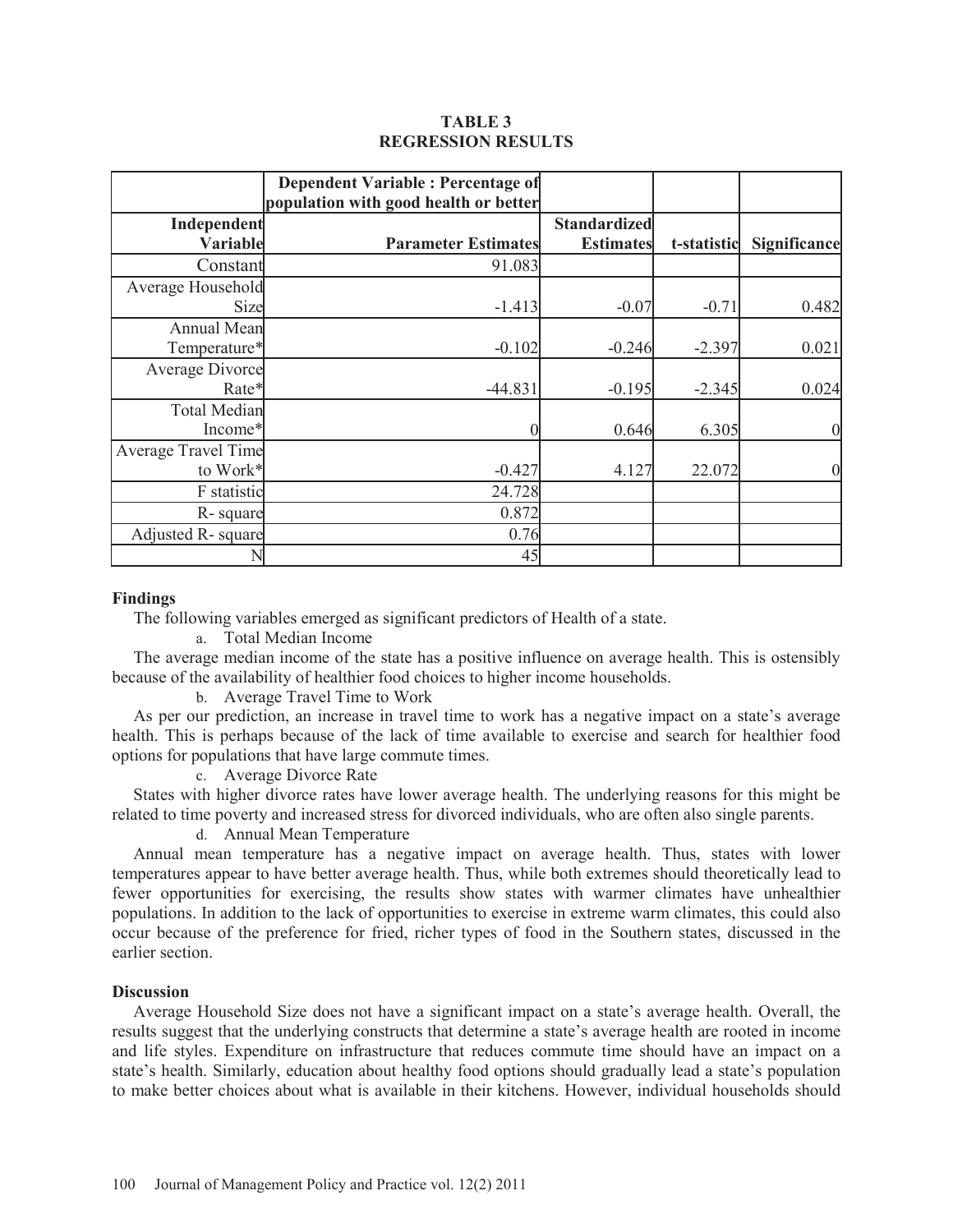still remain the ultimate decision makers about their health as it is related to personal choices about marital status, place of residence, etc., which in the long run also influences a household's health.

# **REFERENCES**

Auguste, B. G., Laboissi $\hat{A}$  re, M., & Mendonca, L. T. (2009). How health care costs contribute to income disparity in the United States. *McKinsey Quarterly*(2), 50-51.

Cohen, S., Klein, D. N., & O'Leary, K. D. (2007). The role of separation/divorce in relapse into and recovery from major depression. *Journal of Social & Personal Relationships, 24*(6), 855-873.

Darling, H. (2010). US health care costs: The crushing burden. *Information Knowledge Systems Management, 8*(1-4), 87-104.

De Haan, M. (2005). Birth order, family size and educational attainment. *Economics of Education Review, 29*(4), 576-588.

Ebi, K. L., Mills, D. M., Smith, J. B., & Grambsch, A. (2006). Climate Change and Human Health Impacts in the United States: An Update on the Results of the U.S. National Assessment. *Environmental Health Perspectives, 114*(9), 1318-1324.

Elbel, B., Kersh, R., Brescoll, V. L., & Dixon, L. B. (2009). Calorie Labeling And Food Choices: A First Look At The Effects On Low-Income People In New York City. *Health Affairs, 28*, w1110-w1121.

Freebairn, J. (2010). Taxation and Obesity? *Australian Economic Review, 43*(1), 54-62.

Gardner, J., & Oswald, A. (2004). How is mortality affected by money, marriage, and stress? *Journal of Health Economics, 23*(6), 1181-1207.

Haomiao, J., & Lubetkin, E. I. (2009). Time Trends and Seasonal Patterns of Health-Related Quality of Life Among U.S. Adults. *Public Health Reports, 124*(5), 692-701.

Kiecolt-Glaser, J. K., & Newton, T. L. (2001). Marriage and Health: His and Hers. *Psychological Bulletin, 127*(4), 472.

Kluger, A. N. (1998). Commute variability and strain. *Journal of Organizational Behavior, 19*(2), 147.

Lenk, S. N., Schulz, A. J., & Odoms-Young, A. M. (2009). How Neighborhood Environments Contribute to Obesity. *American Journal of Nursing, 109*(7), 61-64.

Levin-Scherz, J. (2010). What Drives High Health Care Costs--and How to Fight Back. *Harvard Business Review, 88*(4), 72-73.

Mango, P. D., & Riefberg, V. E. (2009). Three imperatives for improving US health care. *McKinsey Quarterly*(2), 40-44.

Sbarra, D. A., & Nietert, P. J. (2009). Divorce and Death: Forty Years of the Charleston Heart Study. *Psychological Science (Wiley-Blackwell), 20*(1), 107-113.

Shephard, R. J. (2008). Is Active Commuting the Answer to Population Health? *Sports Medicine, 38*(9), 751.